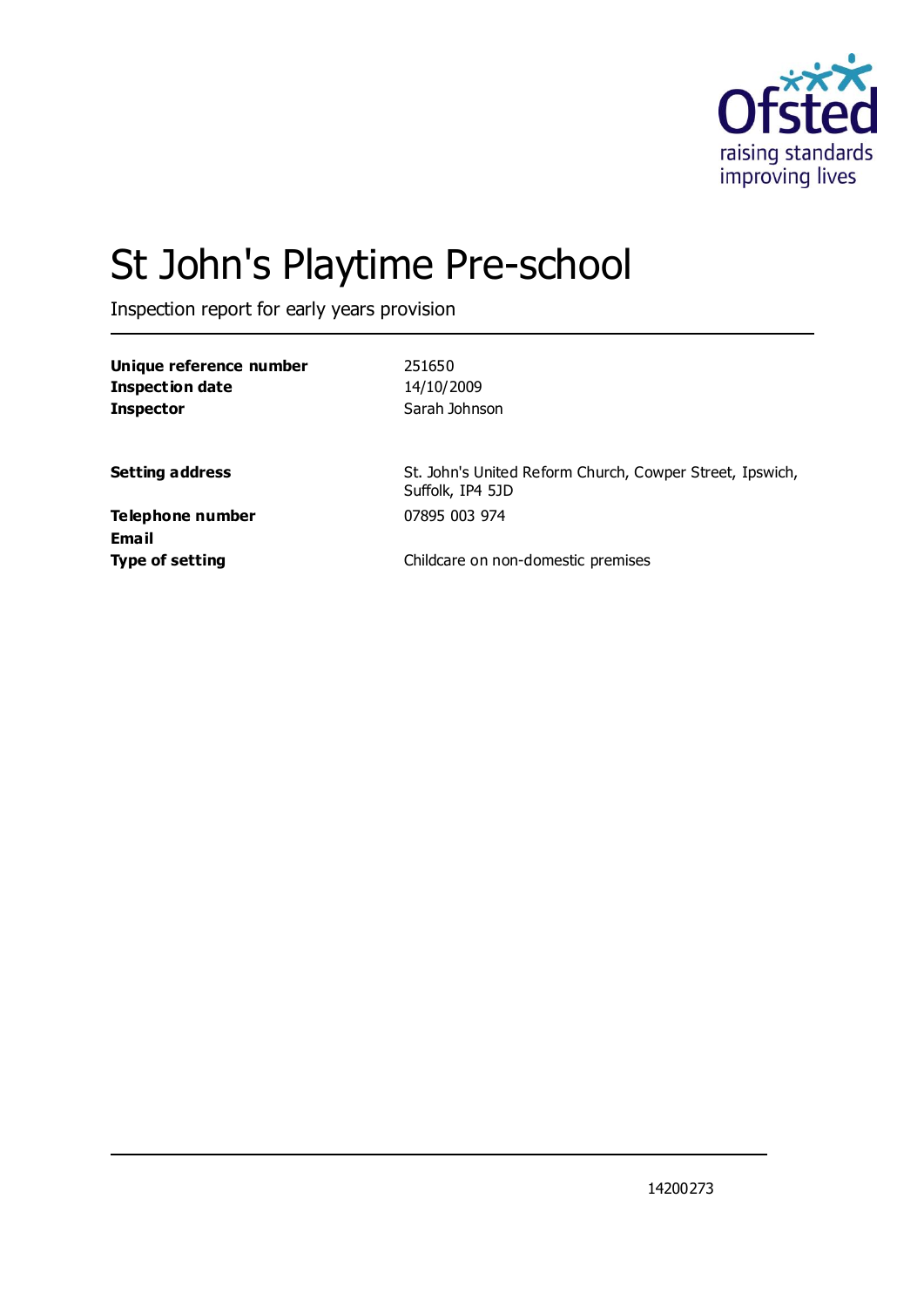The Office for Standards in Education, Children's Services and Skills (Ofsted) regulates and inspects to achieve excellence in the care of children and young people, and in education and skills for learners of all ages. It regulates and inspects childcare and children's social care, and inspects the Children and Family Court Advisory Support Service (Cafcass), schools, colleges, initial teacher training, work-based learning and skills training, adult and community learning, and education and training in prisons and other secure establishments. It rates council children's services, and inspects services for looked after children, safeguarding and child protection.

If you would like a copy of this document in a different format, such as large print or Braille, please telephone 08456 404040, or email enquiries@ofsted.gov.uk.

You may copy all or parts of this document for non-commercial educational purposes, as long as you give details of the source and date of publication and do not alter the information in any way.

Royal Exchange Buildings St Ann's Square Manchester M2 7LA

T: 08456 404040 Textphone: 0161 618 8524 E: enquiries@ofsted.gov.uk W: [www.ofsted.gov.uk](http://www.ofsted.gov.uk/)

© Crown copyright 2009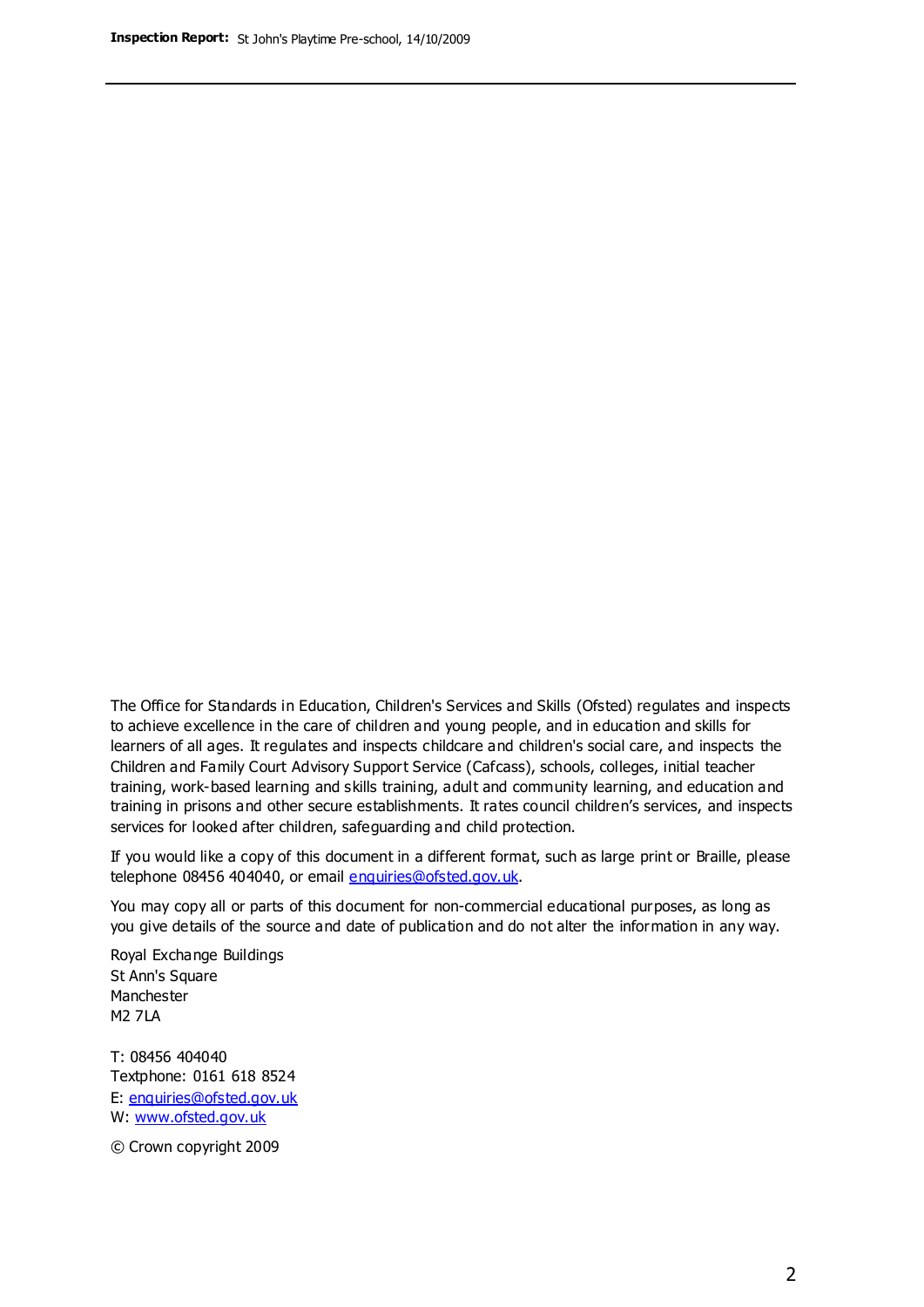## **Introduction**

This inspection was carried out by Ofsted under Sections 49 and 50 of the Childcare Act 2006 on the quality and standards of the registered early years provision. 'Early years provision' refers to provision regulated by Ofsted for children from birth to 31 August following their fifth birthday (the early years age group). The registered person must ensure that this provision complies with the statutory framework for children's learning, development and welfare, known as the *Early* Years Foundation Stage.

The provider must provide a copy of this report to all parents with children at the setting where reasonably practicable. The provider must provide a copy of the report to any other person who asks for one, but may charge a fee for this service (The Childcare (Inspection) Regulations 2008 regulations 9 and 10).

Please see our website for more information about each childcare provider. We publish inspection reports, conditions of registration and details of complaints we receive where we or the provider take action to meet the requirements of registration.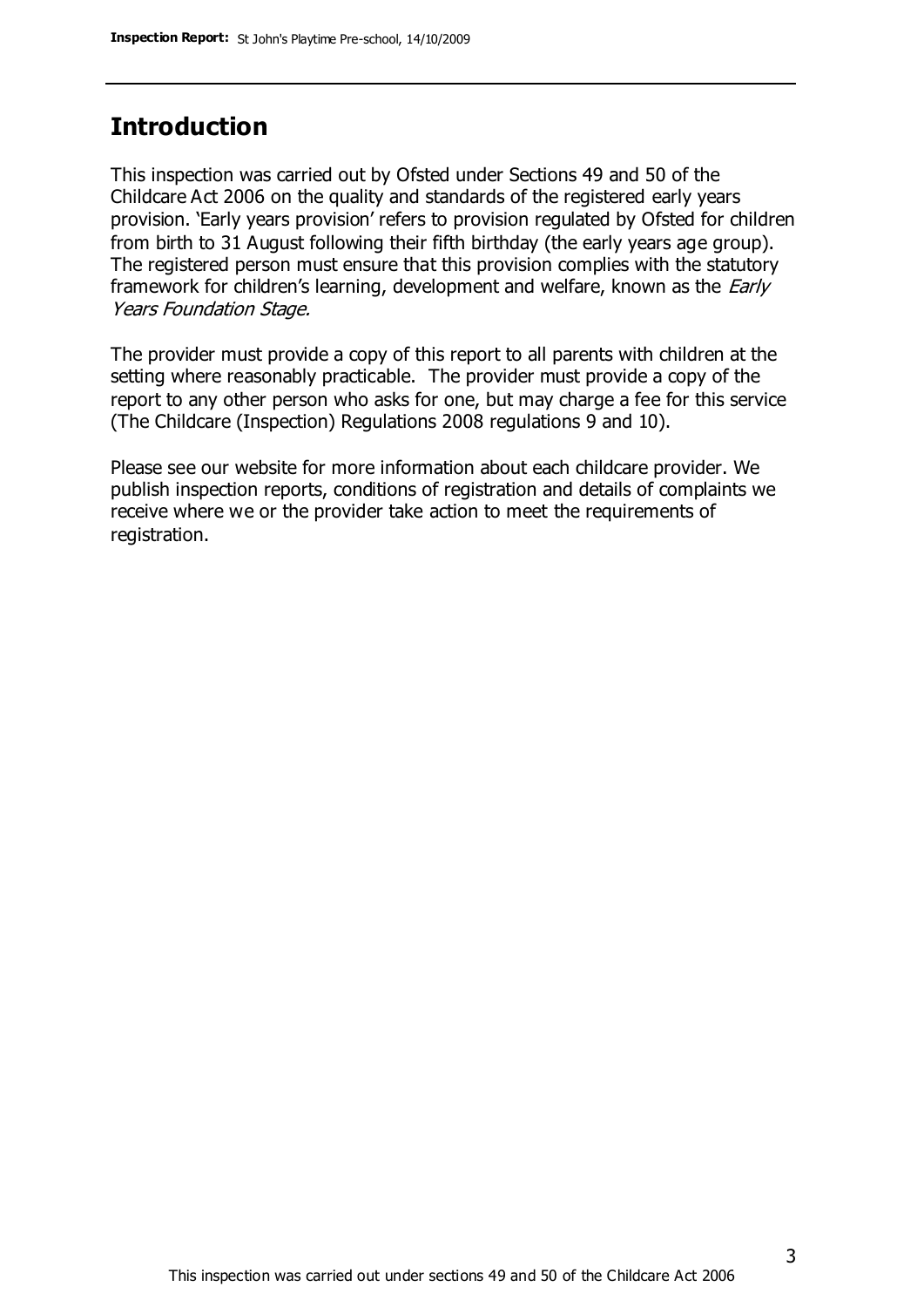# **Description of the setting**

St John's Playtime Pre-school registered in 1992 and is managed by a voluntary management committee made up of parents of the some of the children who attend the pre-school. It operates from two rooms within St. John's United Reform Church, situated in the North East area of Ipswich, Suffolk. The premises has a small ramp leading to one of the entrance doors and there are accessible toilets available. A maximum of 16 children in the early years age range may attend the pre-school at any one time. The pre-school is open each weekday morning from 9:15am to 11:45am, during school term times.

The provision is registered by Ofsted on the Early Years Register. There are currently 23 children on roll, all of whom are within the Early Years Foundation Stage (EYFS) years. Children live in the local area, and some are also cared for by a registered childminder and attend another local pre-school. The setting has strategies in place to support children with special educational needs and/or disabilities, and is currently supporting a number of children who are learning English as an additional language.

There are five members of staff. All staff, including the manager, hold early years qualifications to at least Level 2. Two members of staff are working towards an additional qualification. The setting provides funded early education for three and four-year-olds.

## **The overall effectiveness of the early years provision**

Overall the quality of the provision is good.

Children are provided with good levels of care and make steady progress in the inclusive setting. They are settled, independent and enjoy a sound range of play opportunities that planned and organised generally well to cover most aspects of their learning and development. Partnerships with parents and carers are wellpromoted as the staff share information effectively and provide good opportunities for parents to become involved in pre-school life. The pre-school is led and managed well, and there are good systems for self-evaluation which help to bring about continuous improvement to outcomes for children at the setting.

## **What steps need to be taken to improve provision further?**

To further improve the early years provision the registered person should:

- review systems to ensure they are flexible enough to respond to and meet the needs of individual children, this particularly relates to the organisation of physical play and the grouping of children during story activities
- support children in writing their own names, and encourage children to experiment with writing for different purposes in their role-play activities, using features of different forms such as labels, letters, lists, stories and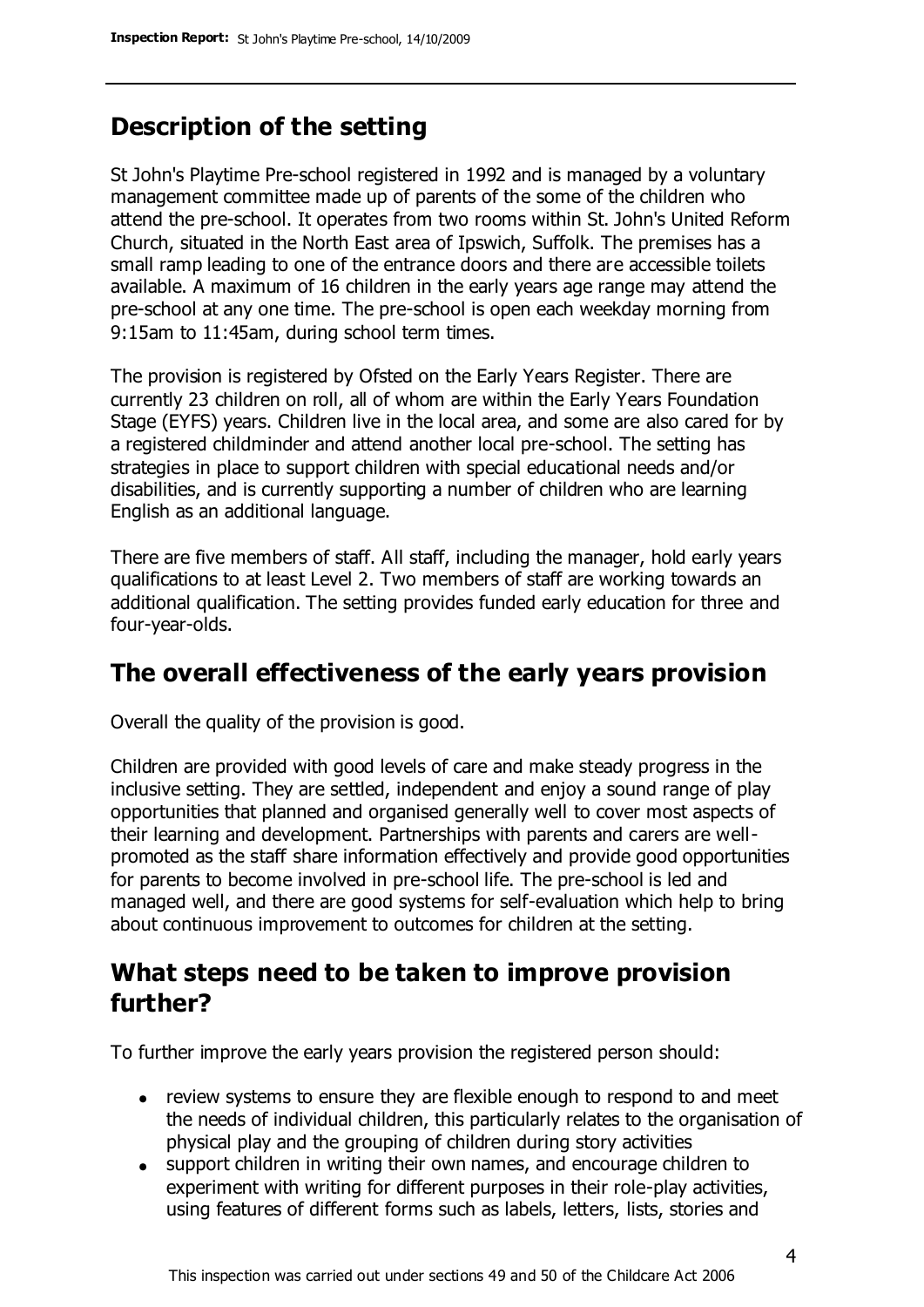instructions

maximise opportunities for children to access an outdoor play area whenever possible, and ensure outings are planned and taken in the local neighbourhood on a regular basis.

# **The effectiveness of leadership and management of the early years provision**

Children are well-protected from harm as all staff demonstrate a commitment to their role in safeguarding children. All staff have attended appropriate training relating to the Local Safeguarding Children Board (LSCB) local guidance and procedures, and their practice is underpinned by a clearly written safeguarding policy. This ensures the setting can follow up any concerns effectively to prioritise children's welfare. Effective recruitment procedures ensure that all staff complete the necessary checks to ensure their suitability to be in contact with children. A wide range of policies and procedures are implemented to ensure children are kept safe at the pre-school. For example, effective daily risk assessments are carried out in all areas accessed by the children, and there are well-considered arrangements in place should children, staff and visitors need to evacuate the premises in an emergency situation.

The manager and staff team demonstrate a positive approach to ensuring the setting is inclusive and equality of opportunity is promoted. They work well with parents and external professionals to provide effective support for children with special educational needs and/or disabilities. For example, the staff often link up with the Inclusion Officer at the local authority to access specialised equipment and resources, including boxes of resources that promote children's awareness of disability. Staff encourage meaningful daily discussions with parents to exchange information about children's daily experiences, and they issue newsletters to keep parents informed of key themes and events at the setting. Parents are encouraged to access their children's developmental records on a reasonably regular basis, and their contributions are valued on their children's 'All About Me' forms. Staff support children's transition into full-time school as they invite teachers into the setting to meet the children, and set up liaison meetings in order to discuss children's developmental progress.

The manager and staff work together as a cohesive team, and they are keen to improve the provision for children. Regular self-evaluation and reflective practice take place through discussions at regular team meetings. Staff respond positively to feedback from various advisors at the local authority and are keen to trial the new ideas they suggest to benefit the children's learning and development. Supported by management, staff welcome the opportunity to access ongoing relevant training courses to compliment their existing childcare qualifications.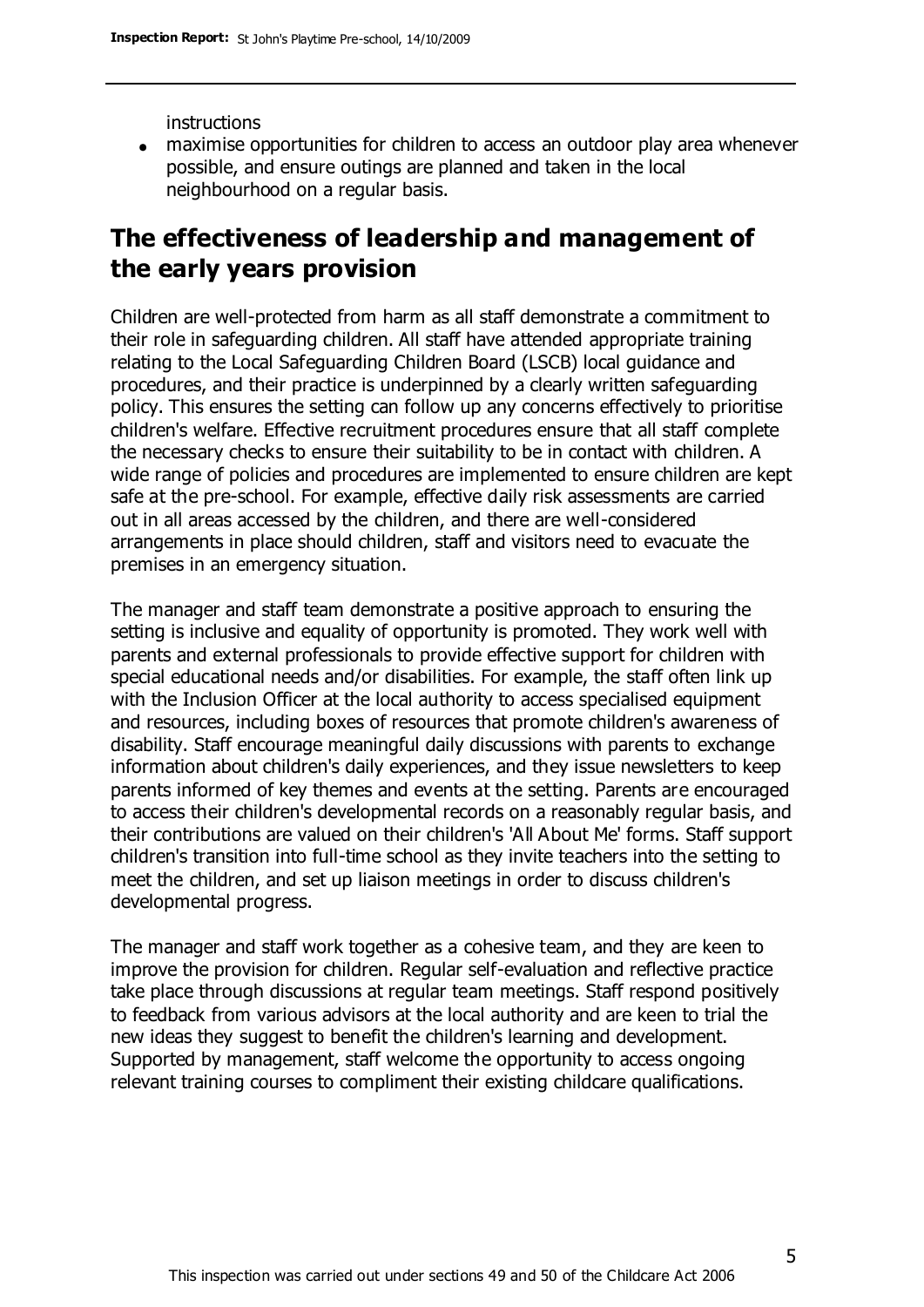# **The quality and standards of the early years provision and outcomes for children**

Children make sound progress in their learning and development given their starting points, ages and stages of development. An effective key person system ensures that children experience good continuity of care and are supported well during their first sessions at the pre-school. For example, staff refer to the information provided by parents on their children's 'All About Me' forms to identify activities that will interest children and help them to settle with ease. Staff are aware of the children's individual progress as they regularly observe their interests and the skills they are developing. Many of these observations are collated in the children's individual 'learning journey' records, along with meaningful photographs. In practice this information is assessed effectively to map children's progress and to identify the next steps in their individual learning. Although children are offered time to make choices and lead their own play, at times the organisation of the daily routine does not allow sufficient flexibility to meet the differing needs and interests of individual children. For example, the grouping of children during story sessions does not always maximise the active involvement of all children, and some children become unsettled because they have not had an opportunity to be physically active earlier on in the session.

Children benefit from a welcoming and child-friendly learning environment. The main playroom affords children with sufficient space to explore the sound range of play resources and equipment. Well-resourced imaginative areas are established to promote children's role play, for example, children play alongside each other as they prepare food to share on a picnic, and enjoy dressing up ready for a trip to the shops. Children make sound progress in communication and literacy. For example, they show confidence in recognising their name in print on their name cards when they self-register on arrival, and enjoy sharing books together. Children develop their mark-making skills as they paint freely on the easel, creating curves to represent a rainbow. However, opportunities for children to attempt mark-making and writing for a wider range of purposes, such as in their role play situations, are not always as fully promoted as they could be, and staff are not consistent in supporting children to practise writing their names. Children who are learning English as an additional language are beginning to feel confident in using their home language. This is because the staff draw on parents' expertise in pronouncing key words in different languages, and use sign language, photographs and symbols to aid communication. Younger children enjoy exploring discovery trays filled with sand, Autumn leaves, corn flour gloop and paint, and older children begin to explore capacity as they work together to fill cups with water. Children demonstrate a good sense of responsibility for their behaviour and are well behaved and polite. They have a secure understanding of the importance of being kind to each other as they gladly share out the pieces of play dough.

Children are developing an understanding of how to be healthy and keep themselves safe. Through the daily routine, posters and discussions with staff, children become aware of the importance of good personal hygiene, such as disposing of tissues once they have wiped their noses and washing their hands before having a snack. Opportunities for children to engage in physical play are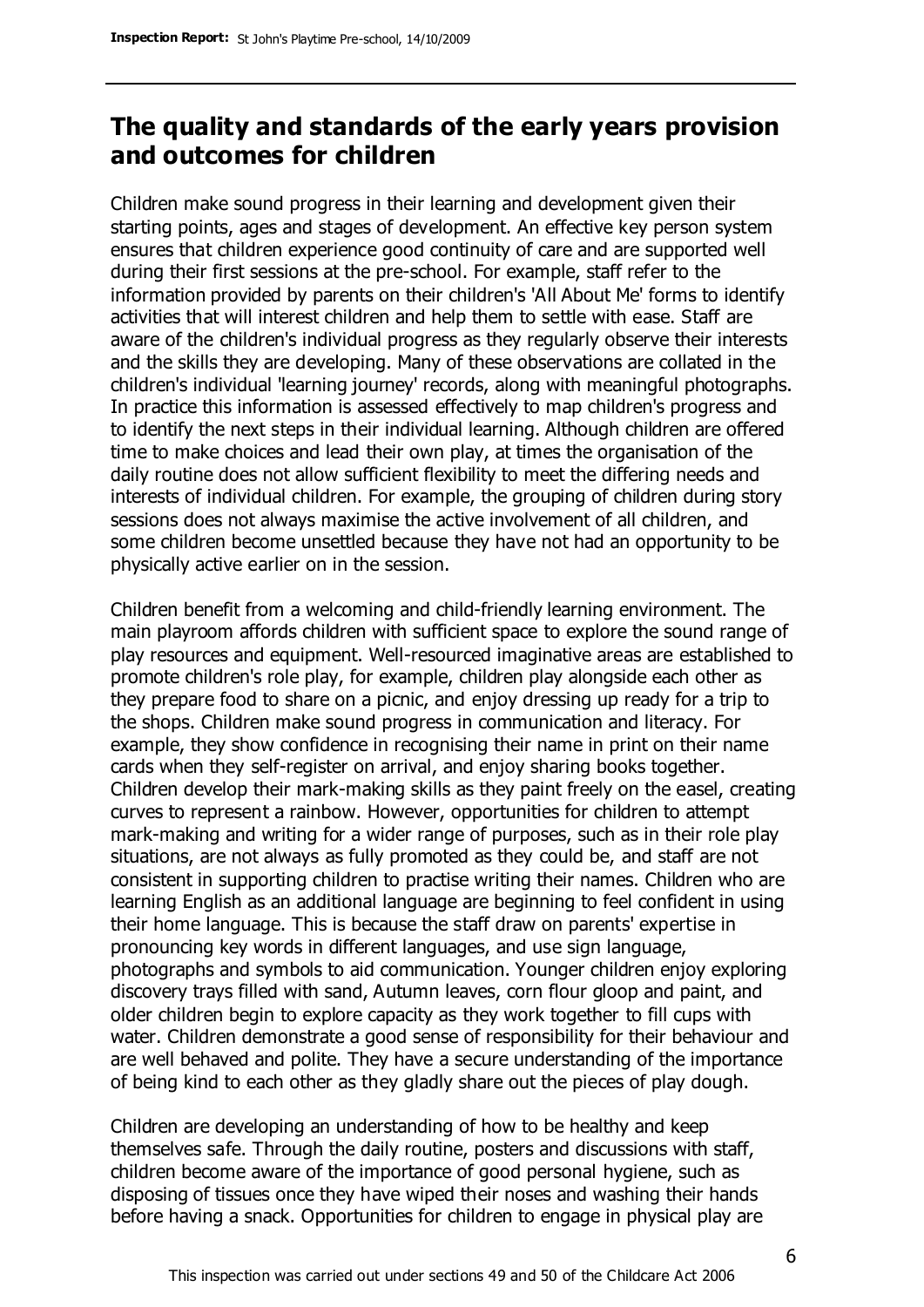promoted as children make use of the larger available space in a separate room. Here they enjoy throwing and catching balls with the staff, crawling through tunnels and mastering their balancing skills whilst climbing on the apparatus. Although it is acknowledged that the setting does not benefit from direct access to an outdoor play area, staff are not making the most of nearby outdoor play areas or the local neighbourhood to ensure children can explore the natural environment and benefit from being out in the fresh air. Regular practises of the emergency evacuation procedure help children to learn how to stay safe, and they enjoy informative visits from the fire service and police officers.